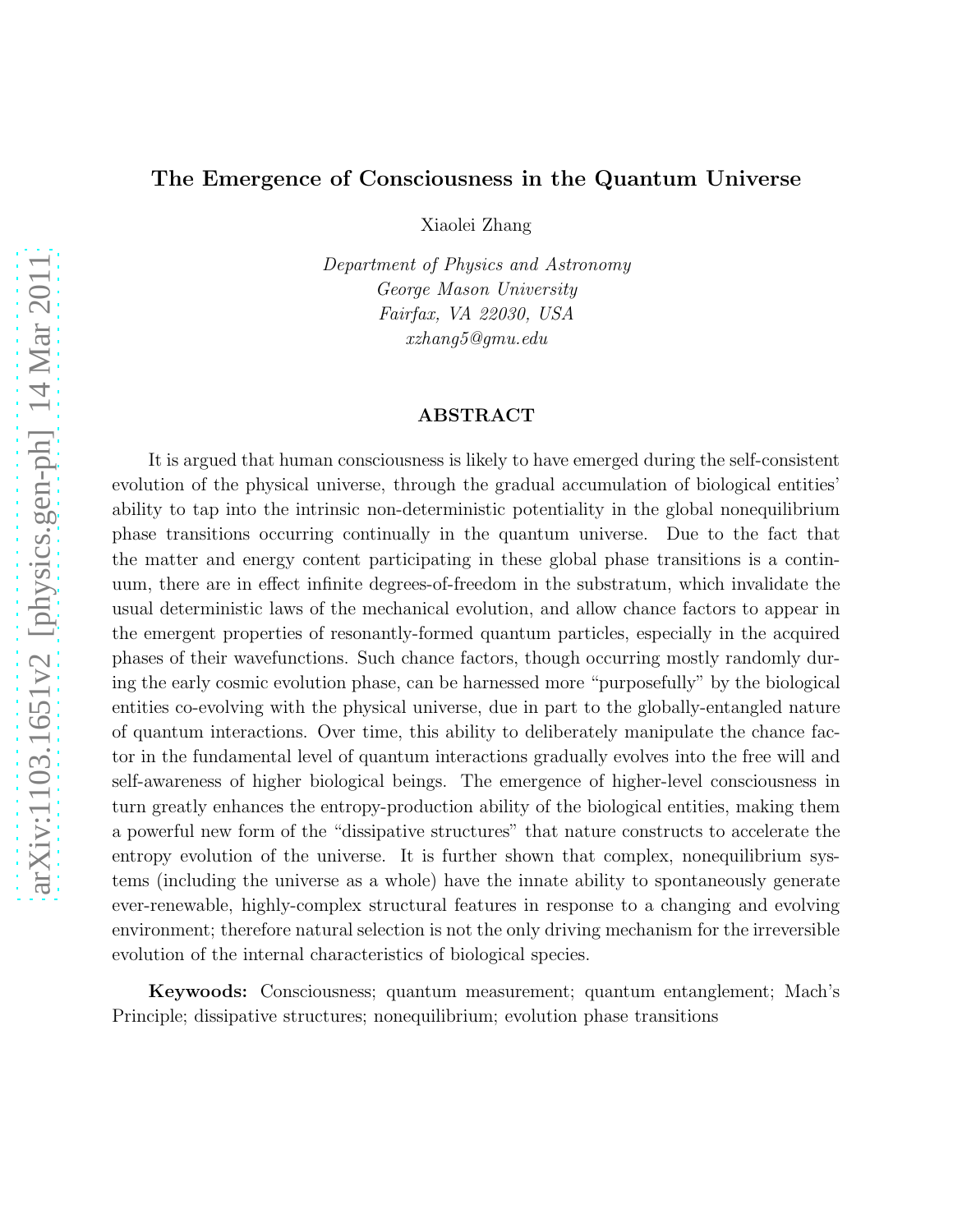### 1. INTRODUCTION

A number of researchers have previously suggested that quantum processes might be playing an important role in the generation of human consciousness (see, e.g., Penrose et al. 1993 and the references therein; Stapp 2009 and the references therein). A main reason for investigating the role of quantum mechanics in consciousness formation lies in the realization that classical physics allows essentially only deterministic evolution – meaning that the details of all future events are predetermined from the initial conditions at the formation of the universe more than 10 billion years ago. Deterministic dynamics obviously could not serve as the basis for free will, which is an important component of higher consciousness. In quantum physics, on the other hand, there is a chance factor which is revealed both through the probabilistic interpretation of the quantum wavefunction, and through the probabilistic element in quantum-measurement wavefunction collapse.

The current work continues this well-known tradition of modern thinking, but goes a significant step further in suggesting that the origin of consciousness is to be sought in the common origin of all physical laws in a globally-connected quantum universe. This new view on the origin of consciousness is based on a new conceptual view of the foundations of quantum processes (Zhang 2007), in which the origin of all physical laws and the properties of fundamental particles are sought in a form of generalized Mach's principle. It postulates that the matter and laws in the physical universe are co-selected, and they co-evolve in a global "resonant cavity" consisting of the entire matter and energy content of the universe. Quantum measurements in this theory are global nonequilibrium phase transitions happening either spontaneously, or induced by artificially-enforced boundary conditions in the universe resonant cavity. Quantum jumps occur because the universe environment becomes unstable to the formation of new quantum "modes" under the changing boundary conditions, much like in classical systems such as microwave oscillators, which form intrinsic modes of spatial-temporal oscillations when a certain boundary condition is enforced. What distinguishes these quantum global phase transitions from classical ones is that the classical nonequilibrium phase transitions can in general be isolated in a small, finite region, whereas the quantum global phase transitions we are referring to happen in the entire universe as a whole, which explains why, for example, a given species of fundamental particle generated from high-energy reactions always has exactly the same intrinsic characteristics no matter whether they are generated in a reactor in CERN, or in Brookhaven. Another characteristic distinguishing quantum interactions from classical ones is that quantum wavefunctions are globally distributed, and are always entangled to varying degree with the wavefunctions of all the other matter in the universe, causing the propagation of their mutual influences to happen superluminally. These characteristics of quantum interactions turn out to have important implications on how a quantum-mechanically-based consciousness model oper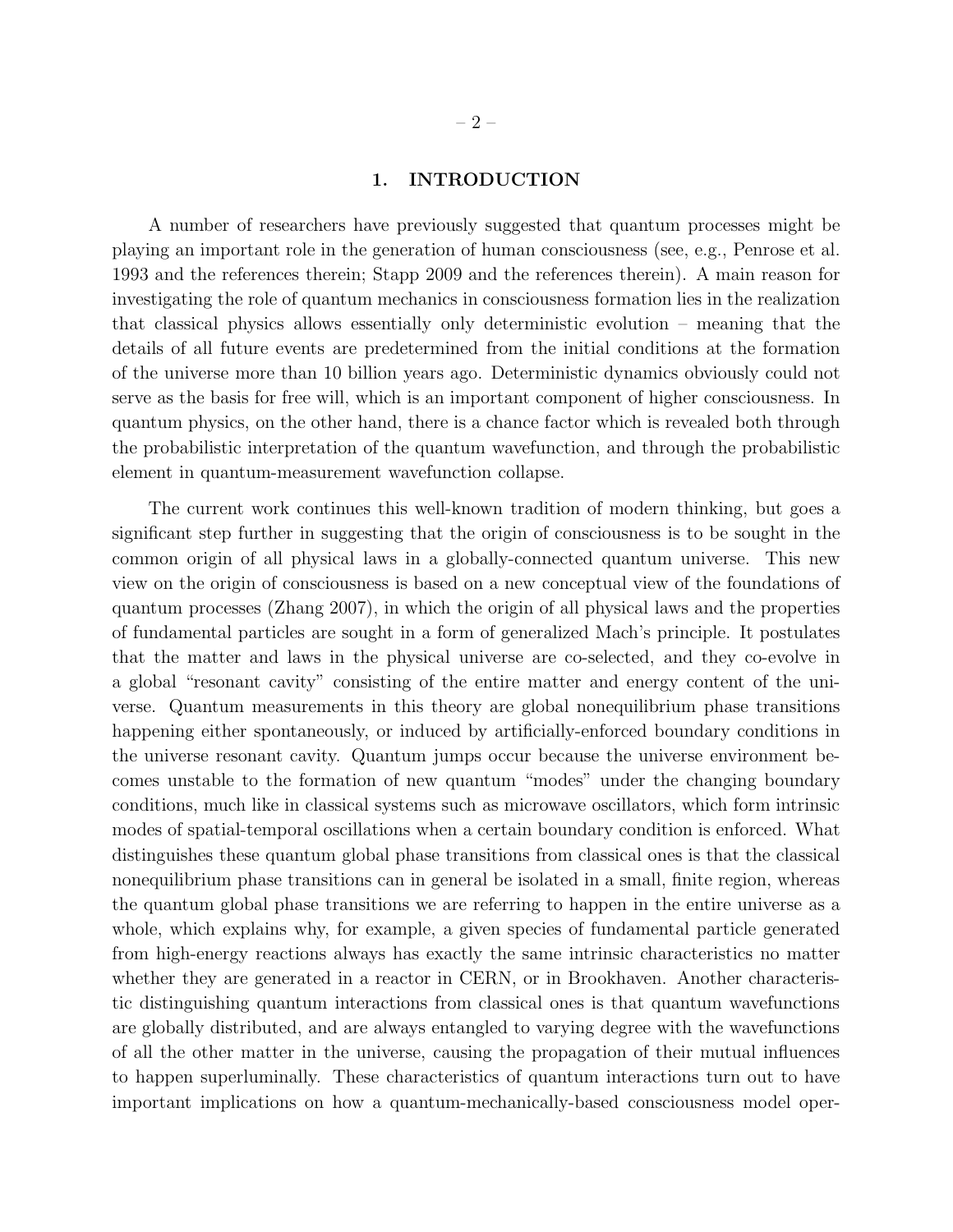ates. We will further show in this paper that, in fact, there is no clear distinction between a quantum measurement process and a unitary evolution process. Quantum processes are unified by a continuous variation of characteristics bridging these two theoretically-idealized extremes. This new conceptual model of a continuous variation of the characteristics of quantum-biological processes, coupled with other well-known characteristics governing the evolution of self-organized complex structures in nonequilibrium systems, guarantee that quantum-mechanically based biological functions (including human consciousness) do not suffer from the threat of decoherence.

An important corollary from adopting this view is that among the important drivers for biological evolution (including the evolution of consciousness), one should not only include natural selection of random variations of characteristics, as Charles Darwin had originally proposed, but also the universal tendency for self-organized nonequilibrium structures to respond directly to their changing and evolving environment.

### 2. A NEW VIEW ON THE NATURE OF QUANTUM PROCESSES

In Zhang (2007), a new ontological view of the quantum processes is presented. It is proposed that quantum (as well as classical) processes can be understood as a hierarchy of nonequilibrium phase transitions, with the lowest hierarchy occurring in a "resonant cavity" formed by the entire matter and energy content of the universe. In this formalism, physical laws themselves are resonantly-selected, which accounts for the fact that essentially all quantitative physical laws can be derived from variational principles, and a correlation exists between the invariance of transformation properties of physical systems and the conservation laws these systems obey (Noether's theorem, see, e.g. Neuenschwander 2010). In this model the values of fundamental constants and properties of fundamental particles are determined through a generalized Mach's principle (i.e., the numerical values of the fundamental constants are results of the content and distribution of matter and energy in the universe). The existence of a universal preferred reference frame is shown to be consistent with the relational nature of physical laws, such as the relativity theories. The superluminal nature of quantum processes in the lowest hierarchy of quantum phase transitions is shown to be able to coexist with the universal speed-of-light limit obeyed by processes in higher hierarchies.

One important issue that has been only briefly mentioned in Zhang (2007), that there is in fact not a distinctive boundary between a measurement process and a unitary evolution process, has in the intervening years been much better clarified by the author. A brief summary on this point is as follows: In the orthodox interpretation of (nonrelativistic) quantum mechanics, unitary evolution describes the evolution, according to the Schrodinger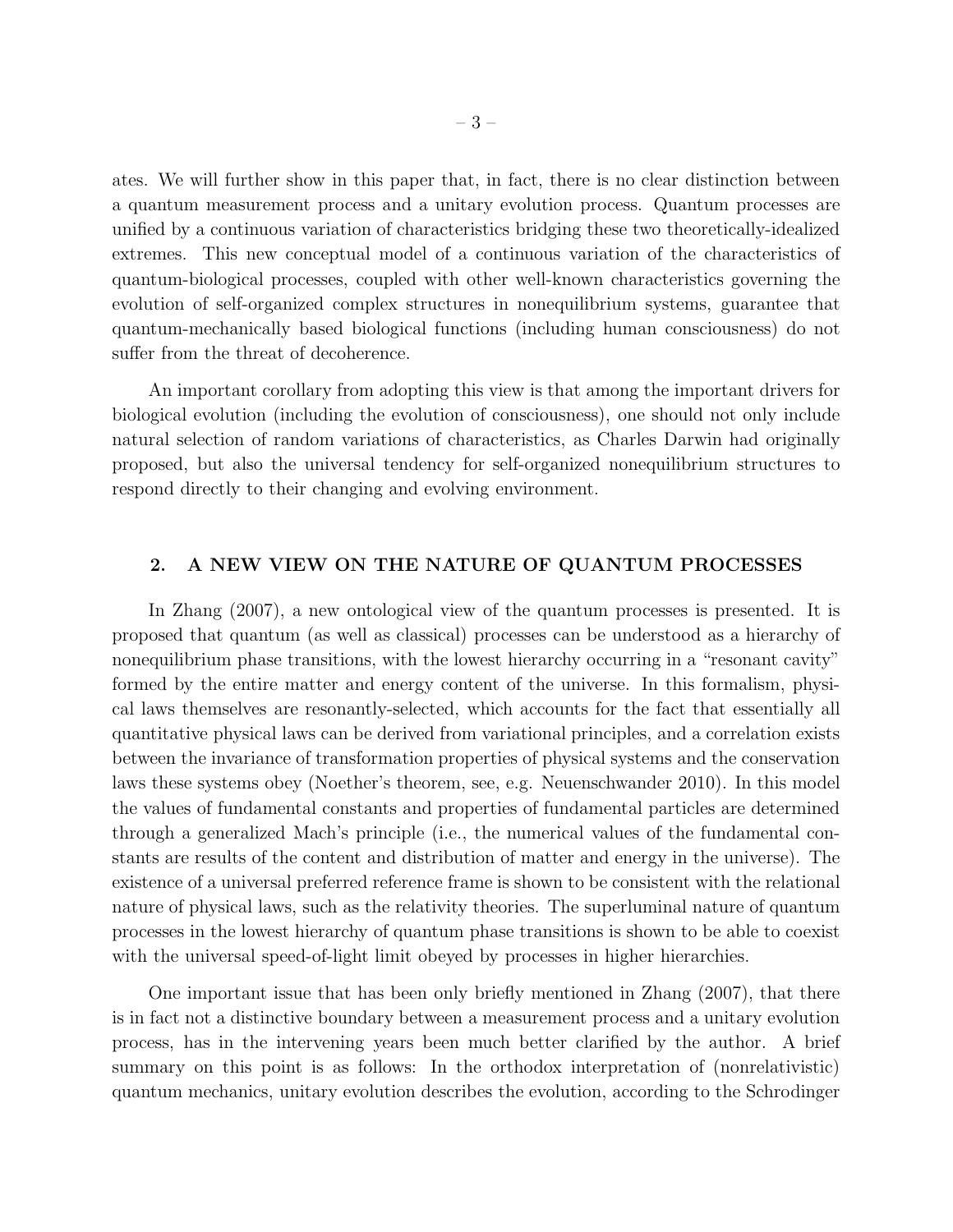equation, of the probability density representing a quantum system, and the driver for this evolution is often represented by a constant potential in the Hamiltonian. In this picture a quantum measurement is an abrupt interruption of the deterministic evolution of the quantum wavefunction, with the result of the measurement being, in general, uncertain, and with the probability of any particular outcome given by the overlap of the wavefunction at the start of the measurement with a new basis function determined by the particular measurement procedure.

However, for the kind of unitary evolution problems which require perturbative treatments (see, for example, Sakurai 1985), including either the time-dependent perturbation methods (to treat time-dependent potentials), or the time-independent perturbation methods (to treat scattering problems), the solutions of these problems often appear as a continuum of probability densities  $\psi(\mathbf{r})$  (which can be time-dependent as well in the case of time-varying potential), with the probability density at each spatial location having infinitely small absolute value, but accurately specified relative ratios. These perturbatively-treated scenarios, viewed in light of the new ontological theory of the quantum processes, are in fact analogous to the quantum measurement situations, in that an enforced boundary condition (due to either time-varying potential or the intruding scattering object) causes the probability distribution of the incoming wave/mode to either fast-jump (as in scattering) or slow-evolve (as in time-dependent potential) into a new modal set, and the results of either these fast or slow evolution processes are in terms of the distribution of probability densities, not in terms of the absolute certainly of the outcome, just as in the traditional quantum measurement situation (e.g., compare the statement: "the scattered particle has x percent of chance to be detected in a given angular range", as in a typical scattering problem, to the statement: "the quantum particle of a given momentum distribution has x percent of chance to be detected in a given spatial range", as in a typical measurement problem). In the extreme case, even the non-perturbatively-treated unitary evolution situation can be regarded as a continuous branching-out of the probability densities, thus connecting smoothly to the scattering and the measurement problems. Therefore, the artificial division between the measurement problem and the unitary evolution problem is only a matter of perspective.

Another essential feature of the new ontological view is that the quantum mechanical wavefunction now specifies, instead of a wave of probability or potentiality, a realistic matter and energy distribution. It is only at the moment of quantum measurement, due to the abrupt nature of nonequilibrium phase transitions, that this underlying realistic distribution acquires a new format, with some "give-and-take" with the rest of the universe (Zhang 2007). These gives-and-takes with the rest of the universe underscore the entangled evolution of the entire matter and energy content of the universe, including the evolution of the biological entities from which consciousness emerges during the natural selection and evolution process.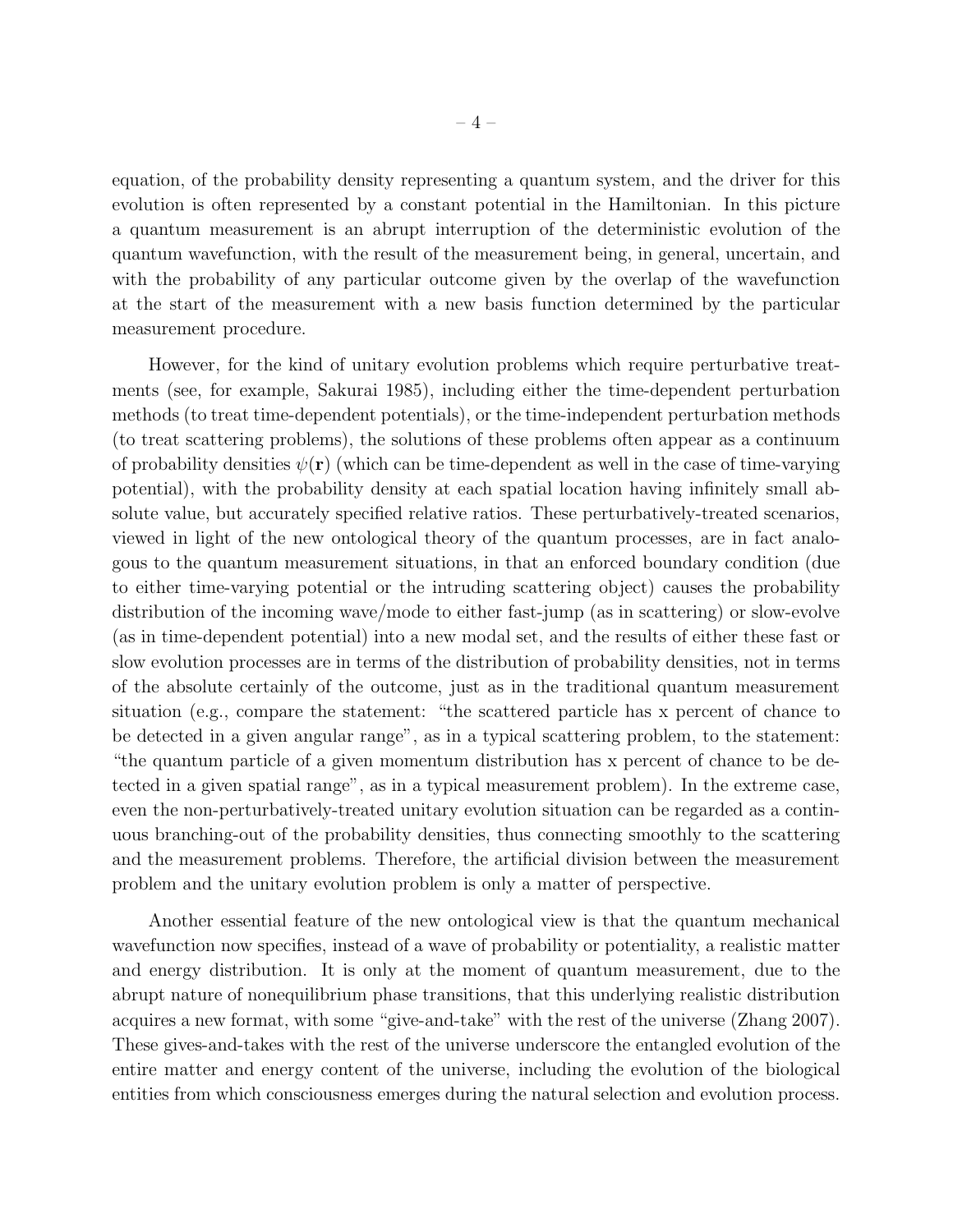## 3. NATURAL EMERGENCE OF CONSCIOUSNESS AND FREE WILL DURING THE COSMIC EVOLUTION OF THE UNIVERSE

In the new ontological model of the quantum processes we have summarized in the last section, the zeroth-order hierarchy of the processes in the quantum universe happen in a substratum of the continuous distribution of matter and energy content of the universe (Zhang 2007). There is an inherent chance or indeterministic factor in these processes. This chance factor in the zeroth-order hierarchy is not the same as what underlies the "Heisenberg uncertainty principle": the latter in fact is a reflection of the distributed nature of quantum global modes, and the fact that the characteristics of these modes cannot be totally "pinned down" by simultaneous local measurements (Zhang 2007). The chance factor we are addressing here is rather related to the fundamental indeterminism in the phase transition of an infinite degrees-of-freedom open system (this is similar to the "butterfly effect" in a complex, nonlinear and chaotic system), and if we take the view that there is substantiality to the wavefunction itself, including substantiality to the phase of the wavefunction, then the source of this indeterminism becomes almost "classical" (with the understanding that such "quantum-classicality" refers to the lowest level in the hierarchy of phase transitions, and thus is not to be confused with true classical physics which deals with the higher-hierarchy physical processes).

In true classical physics, the nonequilibrium phase transitions happening in open, complex systems have been studied by the late Nobel laureate Ilya Prigogine and coworkers as the problem of the formation of "dissipative structures" (Prigogine 1984). It is well known that for an isolated system, the direction of entropy evolution is towards an increasing degree of macroscopic uniformity. For open systems at far-from-equilibrium conditions, however, it often happens that the usual thermodynamic branch of the solution (i.e. the one that leads to homogeneous distribution) becomes unstable, and new types of highly organized spatialtemporal structures emerge spontaneously. This kind of spontaneous structure formation in nonequilibrium systems has been termed "nonequilibrium phase transitions", and the structures formed "dissipative structures" to emphasize the constructive role of dissipation in the maintenance of these nonequilibrium structures (this constructive role of dissipation also underlies the well-known "fluctuation-dissipation" theorem as applied to self-organized large-scale fluctuations). The large-scale coherent orders in open and nonequilibrium systems are functional as well as architectural. One of the important functions of these "dissipative structures" is to greatly accelerate the speed of entropy evolution of the parent nonequilibrium systems towards reaching equilibrium – even though for certain systems, such as those dominated by self-gravity, an ultimate thermodynamic equilibrium state does not exist. The rapidly-produced entropy by the dissipative structures is promptly exported out of the system as well, so locally the system could maintain a highly-organized structure without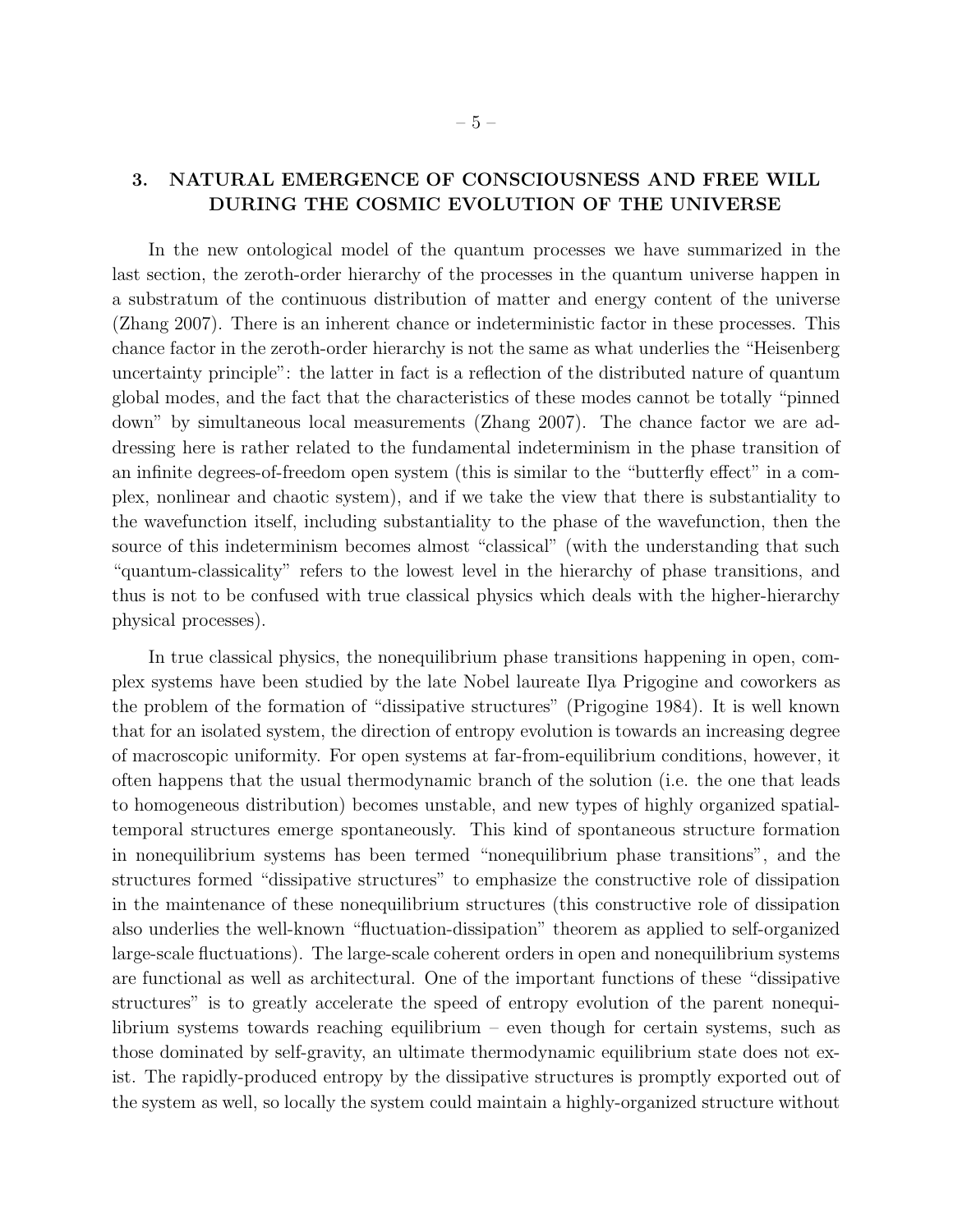violating the second law of thermodynamics (i.e., the fact that the local entropy production is increased does not contradict with the fact that the coherent, self-organized structure is maintained since the locally produced entropy by such a structure is exported out of the system. So locally the degree of randomness, which we usually associate with entropy, does not increase, and the organized structure can thus survive).

In this work, we propose that the emergence of biological beings – human beings included, can likewise be viewed as an instance of the formation of dissipative structures in the complex universe environment. In this case the ultimate source of subsequent nonequilibrium evolution lies in the low-entropy cosmic initial conditions. One distinguishing feature of the biological beings from other types of dissipative structures is the the gradual emergence of consciousness. One naturally wonders where lies the source of this distinguishing feature. In what follows, we will present our point of view in several steps.

First of all, it can be shown that all self-organized dissipative structures (including those in the inanimate world) behave "as if" they have a "mind", i.e. these structures organize themselves spontaneously to optimize the achievement of their predestined mission of accelerating the entropy evolution of the parent nonequilibrium systems. In performing this function, these structures often appear to first "build a tool" by forming a complex, self-sustained morphological pattern which is capable of facilitating entropy production. For self-organized structures the more familiar type of causality law, i.e., that of local and sequentially-causal, has been changed to global and mutually-causal (or self-referential). When a complex nonlinear system forms a self-organized pattern, it in some sense has become "alive".

An example in this regard is the spiral structure in disk galaxies such as our own Milky Way and the Whirlpool galaxy M51 (Zhang 1996, 1998; Zhang & Buta 2010). Spiral structures, which are density waves/modes in galaxies, satisfy many characteristics shared by other self-organized nonequilibrium dissipative structures. For example, a quasi-stationary spiral mode is maintained by the opposing effect of the spontaneous growth tendency and local dissipation, with a continuous flux of energy, angular momentum and entropy through the system carried by the spiral wave itself (Zhang 1998). It can also be shown that the formation of spiral structures greatly accelerates the speed of entropy evolution of a disk galaxy compared to that of a uniformly-rotating disk (the so-called "basic state", whose characteristics form the boundary conditions for the emergence of self-organized spiral modes). A spiral mode is thus a global instability in the underlying basic state of the disk, and the spontaneous emergence of the spiral pattern out of an originally featureless, differentially rotating disk (which is obviously a global symmetry-breaking process) happens as long as the disk satisfies certain far-from-equilibrium constraints (i.e. the basic state characteristics, including the surface mass density distribution, the angular momentum distribution, and the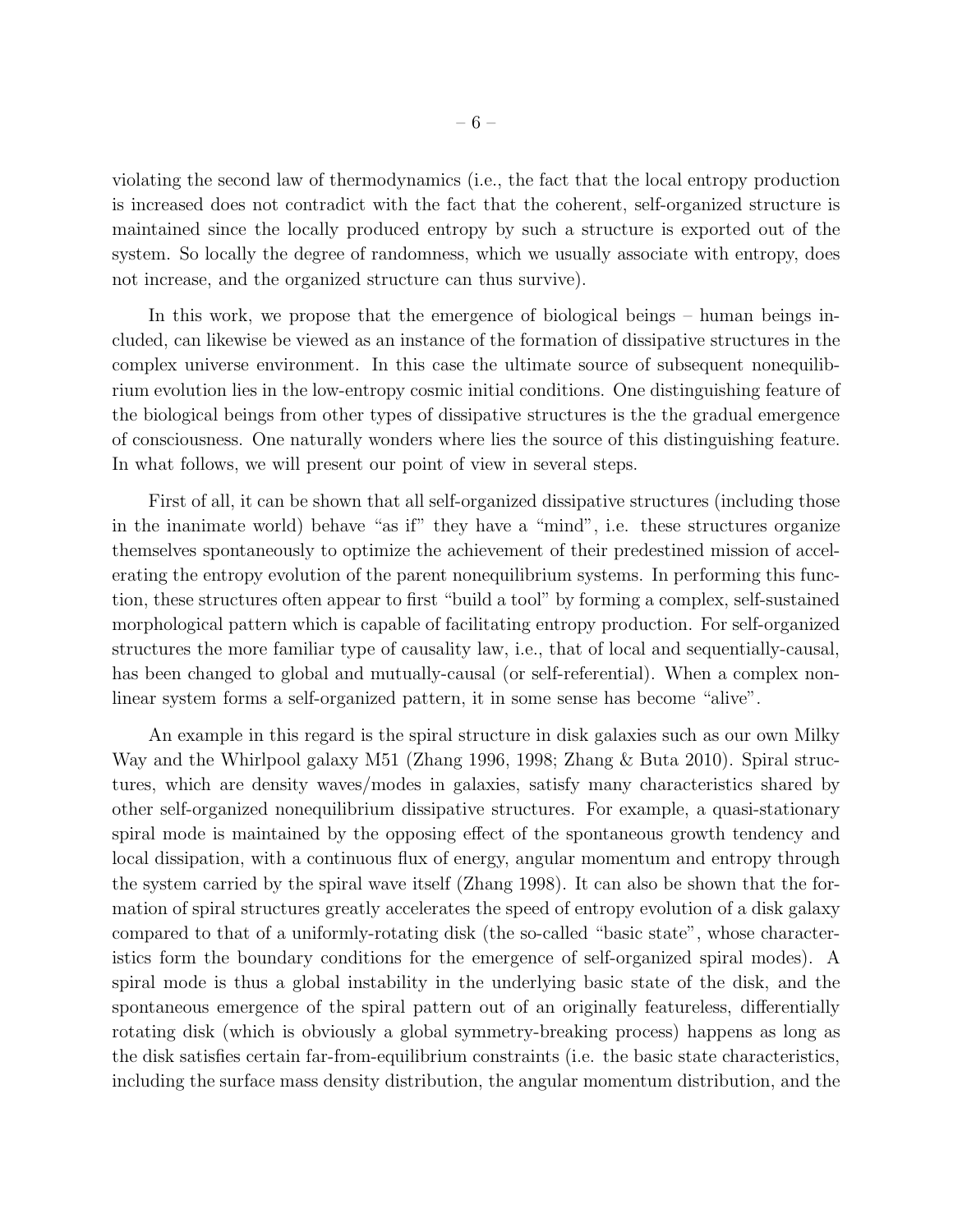random velocity distribution of the disk-galaxy's star and gas, must allow the linear growth rate of a spiral mode to be greater than zero). The pattern modal characteristics (spiral pitch angle, pattern speed, arm-to-interarm ratio) co-evolve with the underlying basic-state characteristics (i.e., the disk galaxy evolves from the more flattened type, or so-called late Hubble type, to the more rounded or centrally-concentrated type, or the so-called early Hubble type, with this evolution itself enabled by the spiral or bar pattern), since the modal characteristics need to be compatible with the boundary conditions set by the basic state.

If we regard biological entities also as "dissipative structures", it is then natural to attribute part of the intelligence (or brain-like behavior) of higher biological beings to the inherent intelligence in the universal meta-laws governing the evolution of all dissipative structures. However, higher biological beings such as humans, besides possessing the common characteristics of all self-organized dissipative structures, including features appearing in inanimate systems, also possess the additional feature of free will (or intentionality). We define free will here as the capability to alter the predestined mechanical evolution of the universe through deliberate (rather than chance) manipulations by the originators of the free will. We argue here that free will is likely to be the main (or perhaps sole) distinguishing feature that separates higher biological beings from other types of dissipative structures. Other features that had previously been assigned competing roles in the definition of consciousness, such as self-awareness, or else the ability to behave in a manner that optimize its chance of survival, etc. – if we look deeper into what are involved in their functioning, all appear to have a closer kinship to equivalent functions in lower biological forms and in inanimate types of dissipative structures. Take self-awareness, for example. The operation of this feature first of all involves the definition of a self, or else a boundary separating the system from its environment. It is not hard to see that all self-organized dissipative structures can successfully be characterized with a boundary between the self and the environment. The "awareness" part of the characteristics is equivalent to a system's ability to recognize (either the system or environmental) change, and to spontaneously coordinate its behavior to respond to the change, a characteristic once again satisfied by all self-organized dissipative structures. These systems also have the capability to transform themselves to best perform their predestined function of optimizing entropy production, and, in order to achieve this function, they can even "build a tool" to optimize their performance (i.e. through the selforganization process to build a dissipative structure). None of these functionalities require the presence of quantum interactions or the presence of biological entities.

Free will, or the ability to intentionally and deliberately manipulate the chance factor in the globally-connected quantum universe, on the other hand, does seem to be uniquely associated with biological beings, and with a biological evolution process that allows this ability to be gradually honed to perfection. Since the "will part" of the free will requires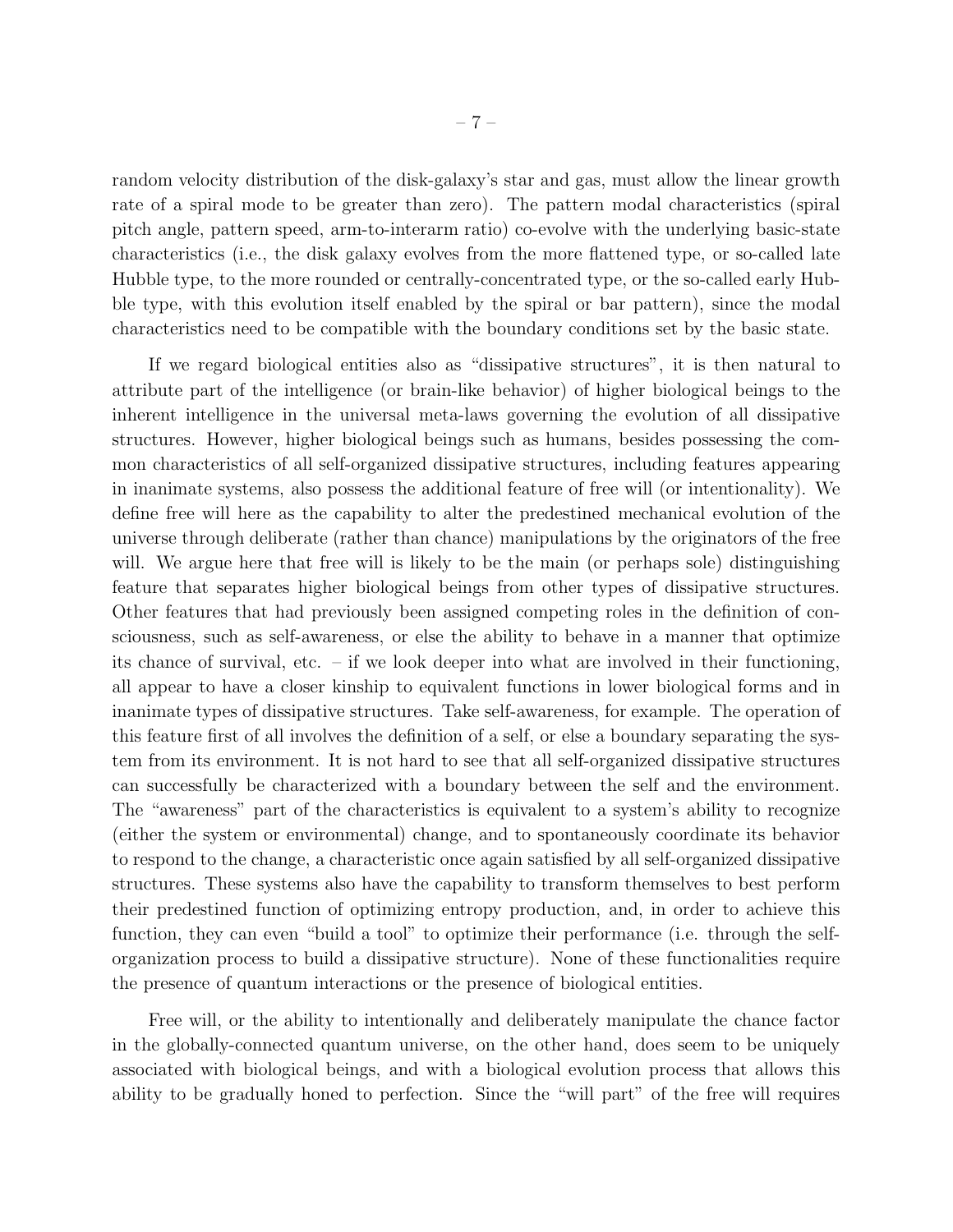a centralized command center for decision making, free will in its most developed form is likely to be possessed only by higher biological beings with a central processing unit such as a brain, although a less-developed form of chance manipulation should be present in lower biological forms as well. For free-will to be possible, the governing laws must be genuinely non-deterministic, in addition to results being non-predictable as in classical complex systems. The lowest-hierarchy phase transitions in the universe resonant cavity clearly satisfy the requirement of being non-deterministic, because of the singularity nature of the events originating out of an infinite degrees-of-freedom (or continuous) universe substratum.

The emergence of free will is likely to have involved a prolonged evolutionary process: from chance manipulation of degrees-of-freedom in the continuous substratum by the primordial forms of biological beings (including single-celled organisms), through intermediatecomplexity biological forms in the tree-of-life (those that straddle the boundary between operating through conditioned-reflexes, and deliberate contemplation and decision-making), and finally arriving at its highly-developed form in humans and other mammals. It is thus likely that the emergence of human-type consciousness is both pre-programed in the meta laws of the evolving universe, as an extreme form of the intelligence inherent in the functionality of dissipative structures, and also facilitated by the natural selection process.

### 4. INSIGHT FROM EASTERN MEDICAL PRACTICES AND PARANORMAL PHENOMENA

Our current view on the origin and nature of consciousness presupposed that consciousness is an emergent property of the evolving and interconnected universe. It is evolved from a low-level pan-conscious state of lower biological forms, which learned and perfected the skill to manipulate the chance factor in the global phase transitions in the quantum universe. In this section we look more closely at the functioning of the human body as revealed by certain eastern medical and spiritual practices, as well as at certain paranormal phenomena, to seek support for this scenario of the gradual evolution of consciousness and its connection with the universe environment.

First we note that the existence of a meridian system in the human body has been known for thousands of years in Chinese medicinal practice and is the basis of the accupucture and accupressure. The physical manifestations of the human meridian system have been confirmed by various modern experiments as channels of low resistivity, as well as locations for distinctive sound response upon abrupt impact, even though no anatomical features of this system can be visually discerned – it is in some sense not unlike the economic forces penetrating a society even though not everything can be perceived in a concrete form. During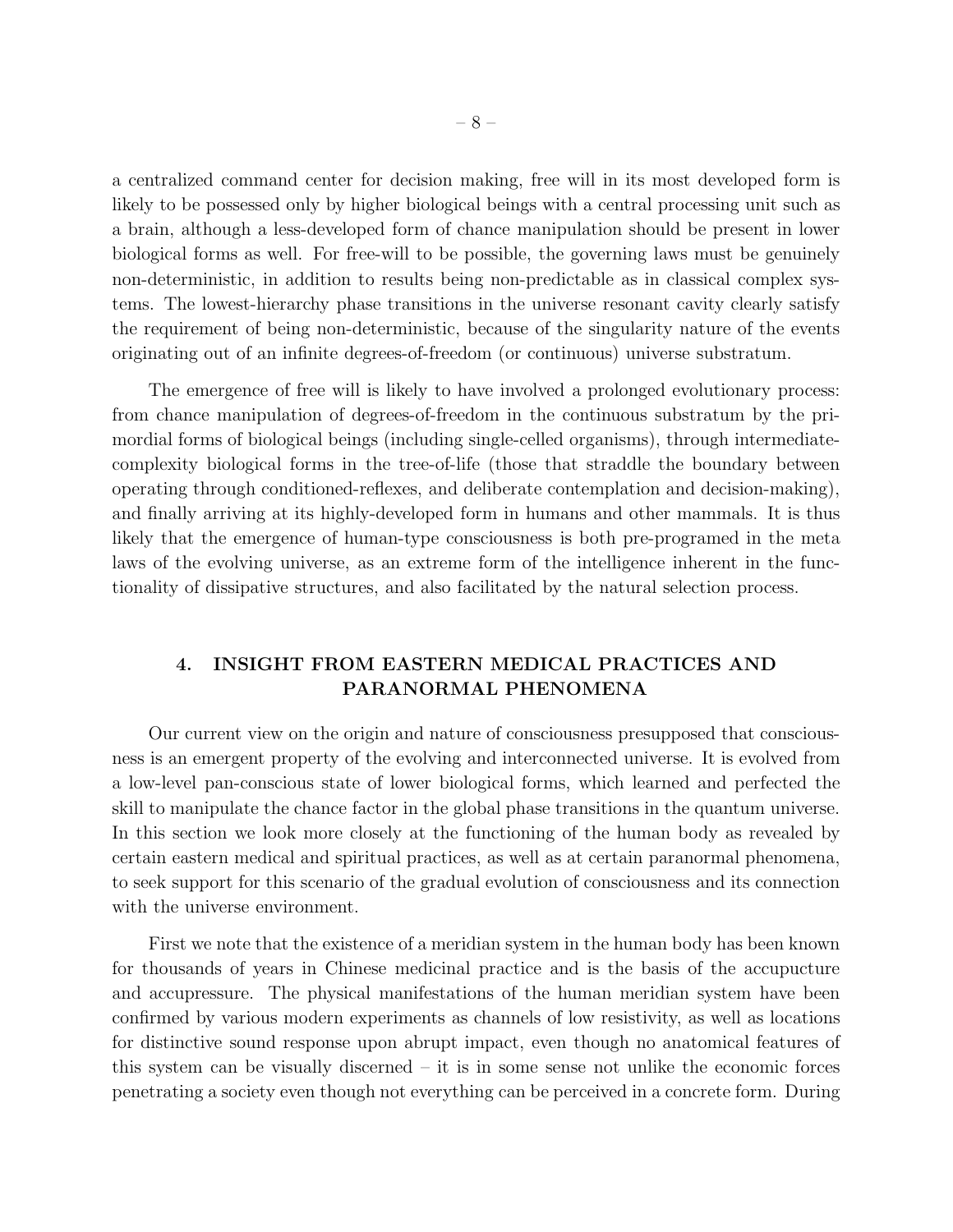acupuncture practice, as needle pressure is applied to a specific accupucture point on the meridian, this location becomes a temporary "command center", coordinating the responses from other parts of the body, with signal traveling routes along the meridian system, thus opening up blocked pathways and invigorating the functioning of the relevant organs. Similar flow of energy (or "chi") can be induced by meditation practices in Hinduism, through focusing on successive "chakras" on the body and thus enhancing the connectedness of the person as a whole. These phenomena suggest that self-organized intelligent behavior can be induced in biological entities without the coordinating role of the brain – as must have been the case if consciousness is the product of gradual evolution from lower biological forms which did not at first possess a central nervous system. Consciousness thus originates as a distributed property of lower biological forms (as is the case for the intelligence possessed by inanimate dissipative structures), and traces of these characteristics still manifest in the functioning of the highly-developed human body even though now the brain and the central nervous system appear to dominate.

Much of the "subconscious" or "unconscious" decision-making processes in human beings involve the substantial participation of the rest of the body. Much of the human autonomous nervous system is known to be able to function without the direct interference of the central nervous system (in fact, much of the autonomous system's function can be disrupted if the brain exercises excessive control – i.e. one's stomach can become upset if one is overly nervous, that is the time we usually tell the person to relax, and to let the body own intelligence to take over without the interference of the mind or the will) . It is in fact tempting to speculate that the role of the brain (including its multitudes of neuron firings) is rather like the role of the government in a country: it is the executive branch doing the job of running the show, and yet the source of its intelligence, i.e., the seat of consciousness, runs much deeper. In our view, the ultimate source of consciousness lies in how the different components of our body (including all the cells and genes) inter-relate and interact, and how they are coupled to the universe environment and to the irreversible evolution of this environment. Compared to inanimate self-organized structures such as spiral galaxies or atmospheric convection cells (the Benard instability), the human body is a highly-developed form of spatial-temporal dissipative structure that is constructed according to quantum-mechanical laws. The entangled quantum interaction allows the instantaneous access of human consciousness to resources that are considered separate and inaccessible by mechanical (or classical) interactions alone. This view of consciousness thus leaves open the door for the explanation of various paranormal and savant behaviors, since the ability to harness the entangled global resources can conceivably be naturally gifted to certain fraction of the human population, or be enhanced though deliberate training.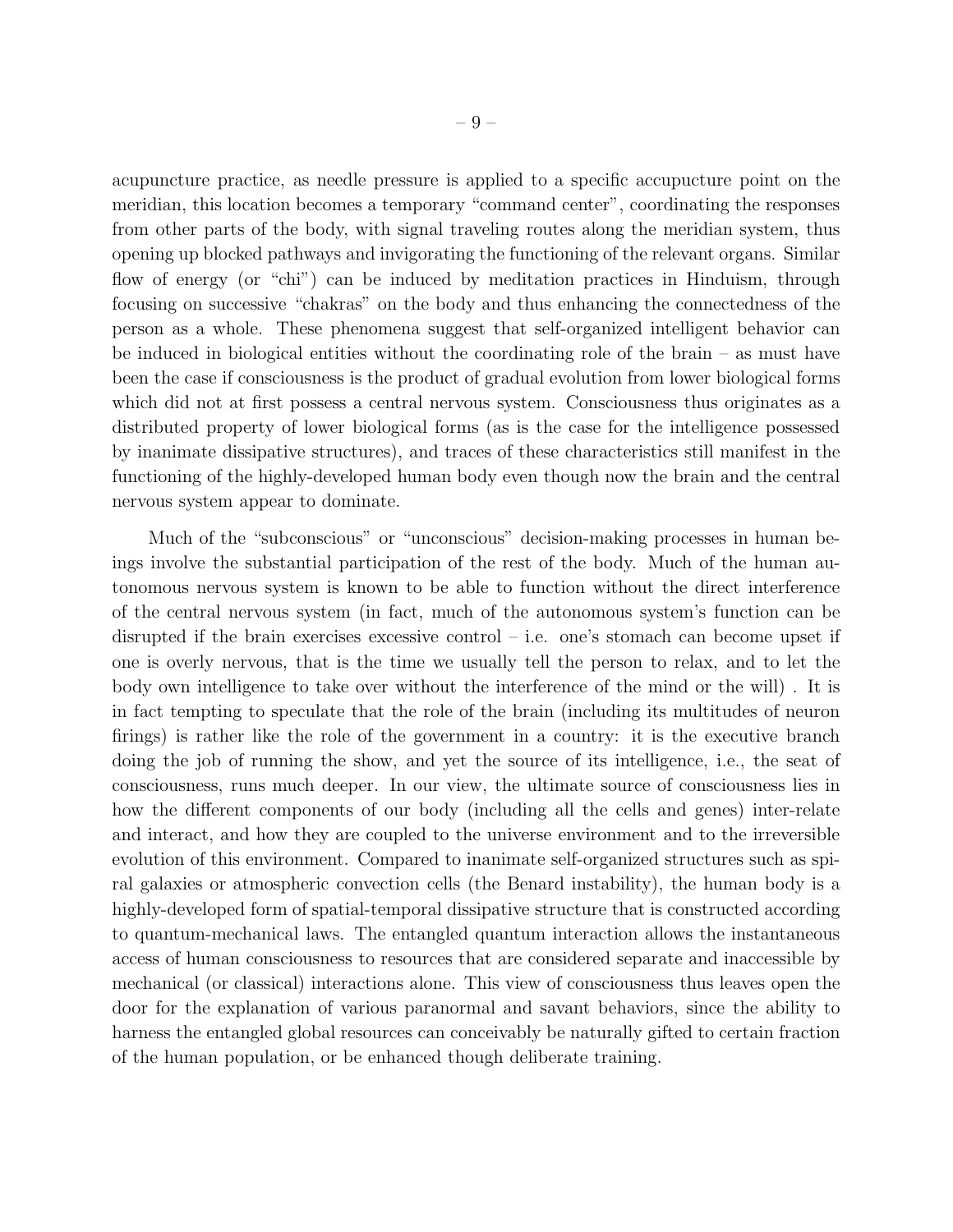## 5. IMPLICATIONS ON ARTIFICIAL INTELLIGENCE AND THE FUTURE OF BIOLOGICAL EVOLUTION

Another implication of the current proposal is that there can be no self-aware mechanized artificial intelligence no matter how advanced the technology becomes, since biological intelligence is evolved as part of interconnected universal evolution. A mechanical computer's CPU will never acquire free will, since it will never be able to establish the infinite multitudes of connections with the rest of the universe environment (a web of connections linking all matter and energy in the universe, initiated and evolving together since the time of the Big Bang), including entanglement in the phases of the wavefunctions (the Aharonov-Bohm effect). However, entities formed through semi-biological pathways, such as cloning, are possible because they tap into nature's established pathways to establish these infinite connections.

Recently, the IBM computing machine "Watson" has generated a lot of press coverage with its stellar performance on the Jeopardy show. One naturally wonders that given another several hundreds years, whether machines like Watson can be made smart enough to "think", to be "conscious" (with an inner awareness), and to possess "free will". Our answer to these speculations is once again No. To see why this is so, recall that consciousness in our view is an emergent property in the universe environment. All emergence properties share the characteristics that it is a kind of "modal" property of the underlying system. You can excite the mode through different types of perturbations, but the kind of mode that eventually stabilizes for given boundary condition is highly reproducible (that is why these modes are called the "intrinsic modes" of the underlying system). Similar statements can be made for biological entities under this scenario. We are not accidents in this universe. The characteristics of the universe predetermined the gross characteristics of our beings even though the details of the events happening around us are affected both by randomness and by the intervention of our own free will. A machine like Watson can be invented by IBM with one type of internal organization, and by others in a European company with a different type of internal organization. Both may manifest the same functionality, but the organizations are up to the choice of inventors: it is not a product of spontaneous creation of the universe and not an inevitable element of its continuous evolution. Another drastic difference between a computing machine and a biological entity is that a machine is not fundamentally a "dissipative structure" (translates to "nonequilibrium spatial-temporal mode"), and its functioning is not regulated by a continuous flux of entropy and energy through it. In that sense a computer, no matter how intelligent it appears to be (the appearance caused by the pre-injected human intelligence), and how well it can emulate humans, is fundamentally even less intelligent (or less "alive") than a spiral galaxy, in that it is not dynamically coupled to the environment, and thus cannot naturally adjust its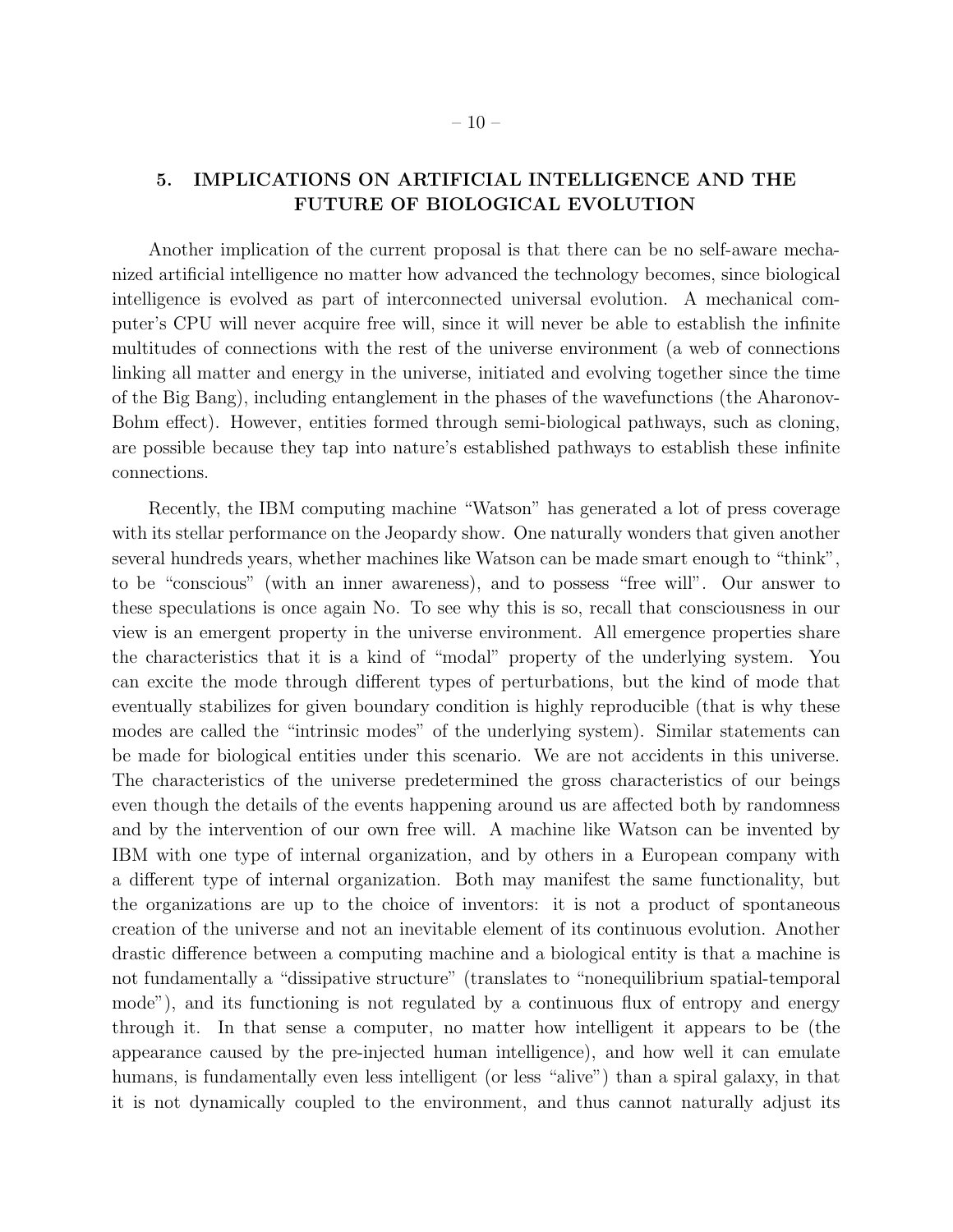morphological and dynamical characteristics as the environment changes (i.e., as the universe evolves).

This view of consciousness as an emergent property of the entire biological being also alleviates usual concerns for quantum decoherence (Tegmark 2000). Consciousness as a selforganized, organism-wide phenomenon is in constant exchange and in dynamical equilibrium with its environment. The decoherence and dissipation tendency is naturally opposed by the self-organization tendency of naturally-selected resonant modes (i.e., we regard biological entities and their associated conscious behaviors all as modal characteristics in the evolving universe resonant cavity). The functioning of a higher biological entity involves the intricate web of simultaneously occurring quantum chemical processes, none of these can be viewed as strictly unitary or strictly measurement processes, but are organized in a global hierarchical fashion by nature, perfected during the long history of evolution process.

The recent discovery in the wave-like coordinated behavior in photosynthesis processes (see, e.g., Engel et al. 2007, Collini et al. 2010) provides another piece of evidence that quantum self-organized global patterns may be a common underlying feature in all types of biological processes. Other characteristics of the biological-entities' functioning, such as magnetic navigation capability in migrating birds, a growing plant's ability to sense gravity, light source and seasons, the developing embryo's ability to decode the DNA information and to assemble complex organs and tissues and to make these structures function harmoniously in the natural environment, all point to the connected unfolding of biological entities program in an intimately participating universe. The role of consciousness is not a one-way street, as the brain exercises its free will to shape the world. The changing environment also applies its influence on the continued rewiring of the brain as well as the continued renewal of the evolving biological species.

The idea of consciousness emerging as a natural process in the quantum universe also means that consciousness does not perform the unique role of "collapsing the wavefunction" as proposed in certain quantum measurement theories. In this regard consciousness merely joins a multitude of other natural mechanisms in participating in global nonequilibrium phase transitions. The uniqueness of consciousness lies in its highly-evolved ability to tap into the non-deterministic potentiality of global phase transitions so as to make the carriers of consciousness (i.e. human beings and other higher biological forms) able to optimally perform their predestined function of accelerating the entropy evolution of the universe.